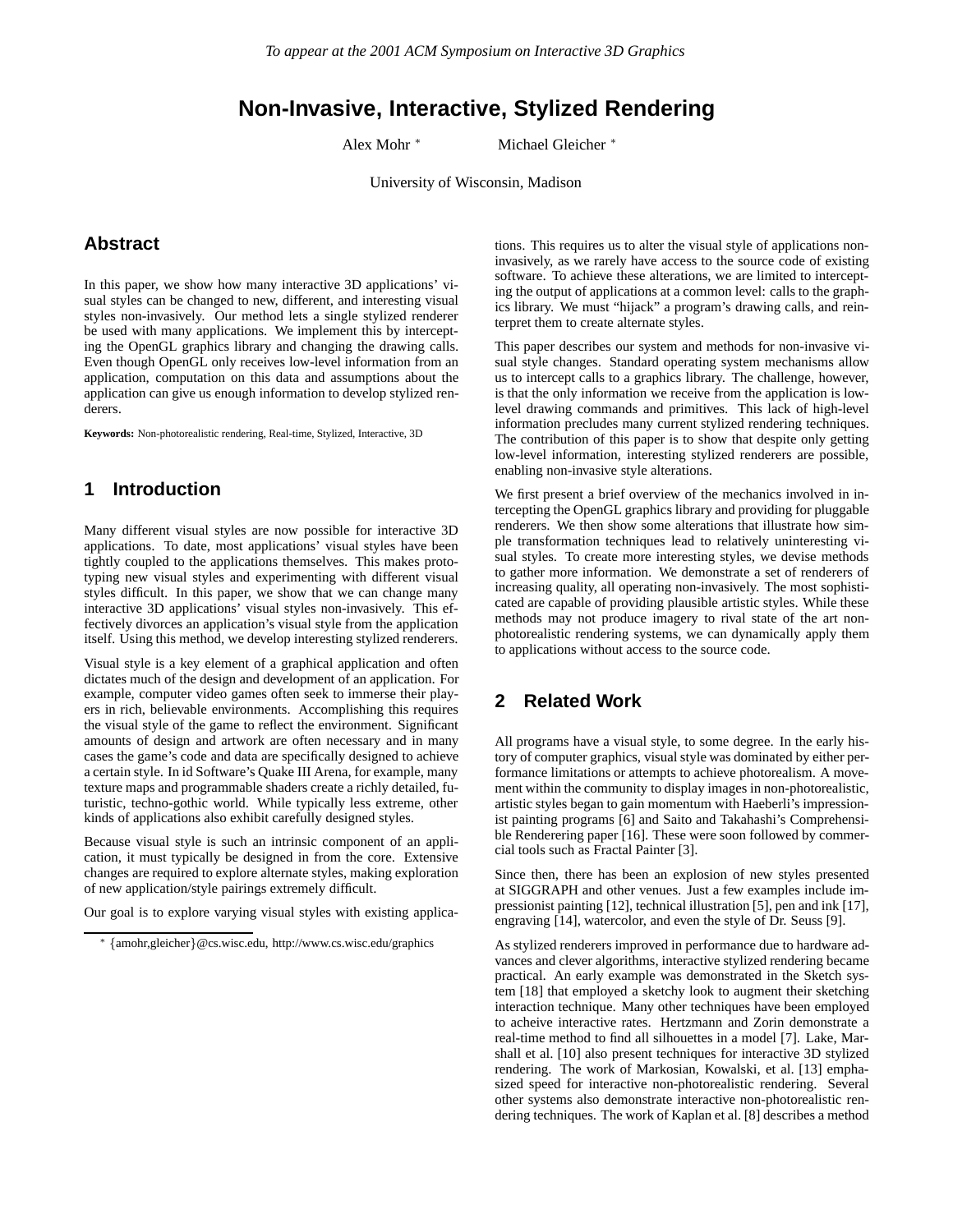for interactively rendering non-photorealistic subdivision surfaces.

In all of these cases, a new rendering style was explored in the context of a single, specific application. At least one commercial application, ViewPoint corporation's LiveArt 98 [4], has allowed users to switch among multiple drawing styles, and even add new styles to the application. NPRQuake [1] also demnostrates pluggable renderers for stylized rendering. However, these applications were explicitly designed for internal switchable renderers—they cannot be applied to other applications.

The key challenge of non-invasive stylization—creating styles with limited information—was also addressed by Litwinowicz [12]. His work creates impressionist styles from unstructured video but relies on computer vision techniques to gain information required to drive image-based effects. Unfortunately, such techniques are too computationally expensive for interactive applications.

# **3 Intercepting OpenGL**

To change applications' visual styles non-invasively, we intercept the OpenGL graphics library. We chose OpenGL because we want our technique to apply to a broad class of applications and OpenGL is used by a large number of interactive 3D applications. To intercept OpenGL, we rely on standard operating system services.

Most modern operating systems, including Windows and today's Unix systems, rely on dynamic library loading to allow system libraries to be updated independently of applications. This provides our mechanism to intercept applications' calls to OpenGL: we replace the OpenGL system library with one of our own. While some newer systems, such as Windows 2000 attempt to avoid such security loopholes, under many systems (such as Windows NT) this replacement simply requires naming our library the same as the expected system library, and insuring that our library precedes the real library in the search path.

There are two engineering considerations in performing library interception. First, our library must fully implement the same interface as the system library. Second, since our library needs to call the real system library, we need to load the real library and provide a name mapping mechanism.

We have created our own Windows OpenGL shared library (opengl32.dll) that can dynamically load rendering algorithms to specify the behavior of drawing commands. Because we have faithfully recreated the documented OpenGL interface, applications are unaware that such alterations occur. We note that the functionality we replace the drawing calls with is not limited to drawing. For example, we have created a plug-in renderer that logs graphics calls to a file, allowing us to capture 3D geometry.

Our pluggable rendering architecture handles many of the engineering concerns and low-level data processing for plug-in renderers. It handles intercepting OpenGL commands, distilling the myriad of library calls to a smaller, more manageable set, managing OpenGL state, providing user interfaces for dynamically switching and configuring renderers, providing plug-in renderers access to the *real* OpenGL, and perfoming common functions such as the data buffering and coordinate system conversions discussed in the following sections.

# **4 Plug-in Renderers**

A plug-in renderer has access to all of the infromation that a program sends to the graphics library, but it can *only* receive this information. We get no information about the meaning or intent of drawing operations, only a stream of commands.

The simplest transformations just change individual calls or insert additional commands into the drawing stream. Color masking or disabling texture mapping are examples. While such alterations clearly change the look of an application, they are far from producing compelling visual styles.

More complex effects require the renderer to examine more than one library call. Buffering a number of calls allows for both transformations on groups of commands as well as analysis of the OpenGL command stream to get more information.

### **4.1 Simple Techniques**

The simplest buffering scheme, implemented in our first prototype, buffers a single geometric primitive at a time. In OpenGL, this requires recording each vertex in a polygon as it is specified along with its associated data. This scheme permits each geometric primitive to be altered but does not allow for effects that require information about groups of primitives.

This section presents three of our initial pluggable renderers. They produce some interesting results but serve to show that we are limited without high-level information.

#### **4.1.1 Depth-cued Wireframe**

The depth-cued wireframe renderer, shown in Figure 4 on a student's introductory graphics course assignment, illustrates a simple visual style transformation that can be achieved with very little information from an application.

Mimicing an old calligraphic display is certainly not a traditional artistic style. However, a wireframe renderer has utility: it is very good for seeing a scene's underlying geometry. For example, the tessellation of the trees in Figure 4 is apparent with the wireframe renderer. Also, a drawing error in this student's project is visible the black line intended to outline the train cars is too high. This is normally invisible, since the background is also black. Our wireframe renderer exposes this flaw.

The only information this renderer requires is the location of each line and triangle's vertices. Only lines and triangles are necessary because our system can convert quadrilaterals and arbitrary polygons to triangles. The operation of this pluggable renderer is simple. When it receives a primitive, if it is a line, it is drawn. If it is a triangle, its edges are drawn.

#### **4.1.2 Simple Sketch**

Our jittered line renderer tries to mimic a gestural pencil sketch style. In this style, artists typically trace the same contour several times with fast strokes. The fast strokes lead to inaccuracies in line placement, which gives some of the appeal to gestural drawings. In Figure 3, we see the jittered line renderer running on id Software's popular game, Quake III Arena. This renderer requires only a little more information than the wireframe renderer, but provides a crude approximation to the artistic style.

Our jittered lines renderer behaves as the wireframe renderer, except that it draws underlying triangles, jitters the locations of the geometry lines, and draws each line several times. In order for this renderer to work, the jittering must be done in screen space. If lines were jittered by constant amounts in eye or world space, lines close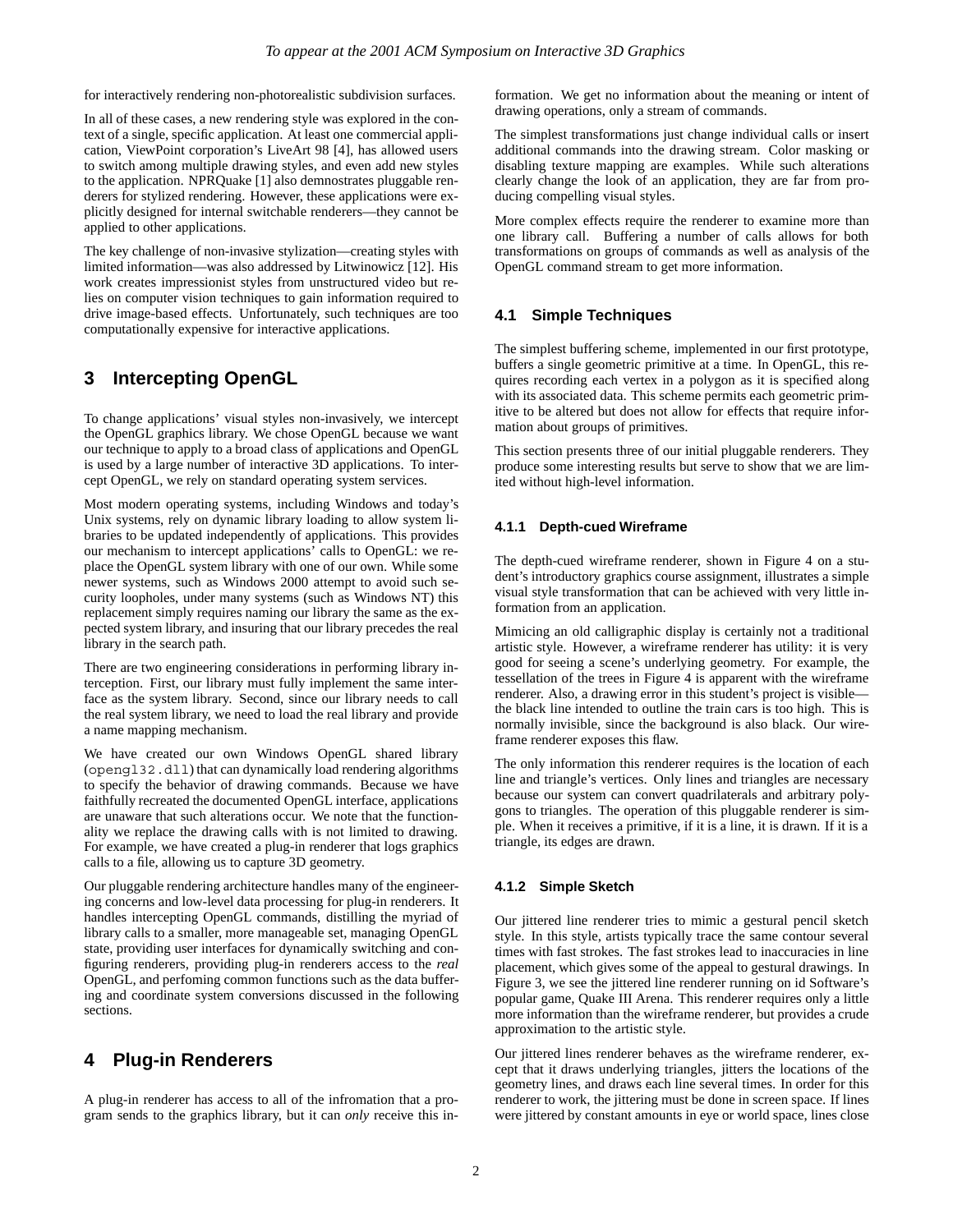to the near clip plane would have wildly changing locations while objects far from the near clip plane would experience almost no jitter.

To create screen space jitter, a system must record more information. The camera transformation must be known such that the screen space position of each point can be determined. Our rendering framework was augmented to record the transformation matrices and compute the screen space positions of all vertices in a manner identical to OpenGL's pipeline. First an incoming vertex in object coordinates is transformed by the current modelview matrix, then transformed by the projection matrix, and finally normalized by its homogeneous coordinate. It is important to clip geometry to the view volume or this computation can give incorrect results.

The jittered-line renderer creates a more interesting visual effect by buffering and computing more information than the simpler wireframe renderer. While its results would not be mistaken for a handdrawn sketch, or even a common non-photorealistic renderer, it did work with a wide variety of applications and provide inspiration for the techniques that follow.

#### **4.1.3 Simple Colored Pencil**

A simple extension to the jittered line renderer attempted to simulate a sketchy colored pencil style. By making some assumptions about the scene geometry and computing more information, this more interesting renderer is possible. An illustration of this renderer is shown in Figure 5.

The simple colored pencil renderer assumes that it is drawing a 3D scene that makes sense to be lit from above. The renderer computes a false face normal for each triangle by calculating the cross product of two vectors in the directions of two different sides of the triangle. If the normal is pointing away from the viewer, the normal is flipped to point toward the viewer. This must be done because there is no reliable way to distinguish front faces from back faces. Once a face normal  $\vec{n}$  is computed, the renderer simply scales each vertex's color values by  $(\vec{n}_y + 1)/2$ . This simulates a directional light from the top of the viewport. The resulting colors are quantized to simulate a restricted color palette. Finally, lines are drawn from near each vertex to random points jittered along the opposite side of the triangle. Texture is used to simulate paper grain.

This renderer is significantly more interesting than the jittered lines renderer, but it requries no new information. This demonstrates that making assumptions about applications can give enough information to implement interesting rendering styles. This renderer is indeed the most interesting so far, but again, falls far short of both real artistic styles and existing non-photorealistic art renderers.

### **4.2 Limitations of These Techniques**

The problem with these simple renderers most obvious in the static frames is that they expose the underlying scene geometry. For example, the lines drawn by the jittered line renderer in Figure 3 are not chosen because they most effectively convey overall shape. Instead, they are the boundaries of the geometric primitives—artifacts due to the low-level nature of the information we get.

Some of the problem stems from insufficient buffering: because the renderer only treats individual primitives, it must draw each one independently. It cannot choose to discard an edge adjacent to another primitive because it does not know the other primitives exist. This leads to the excess lines that show the underlying mesh structure (clearly visible in Figures 3 and 5). It also leaves us without a mechanism to avoid drawing discontinuities across primitive groups. In the next section, we will demonstrate how additional buffering can alleviate these issues.

A deeper issue is that OpenGL only gets low-level information about primitives in a scene and we are therefore fundamentally limited in our ability to correctly stylize applications. The key issue is *intent*. With no notion of the intent of drawing commands, we are forced to make assumptions about the underlying application. For example, there is no way to know whether the triangles in a scene comprise a large mesh, twenty small meshes, or faces of buttons in a user interface. The next section will explain how we have dealt with this limitation, and present two renderers of much higher quality than those already shown.

## **5 Getting More Information**

Because we had access to little direct information, we redesigned our system with a new execution model. The second version of our system intercepts all OpenGL calls and buffers and performs computations on the incoming data for an entire frame at a time. The plug-in renderer is only executed when a frame is completed. A plug-in renderer requests the data it requires for the whole scene at once, processes it, and emits OpenGL calls to draw a frame. Buffering all the data for whole frames allows our system to do computations on entire scenes and gather more meaningful information than just the data associated with each primitive.

Upon intercepting an OpenGL command, our system stores the data in a hash table. Hashing is done so we can gather higher level data about frames being generated. To use any techniques that give us meaningful global information, we need to detect repeated data passed to OpenGL. For example, to detect silhouette edges or find distinct objects, we must know mesh connectivity. Often, OpenGL programs draw connected meshes as *disjoint* primitives. For instance, cubes are frequently drawn as six distinct quadrilaterals. Thus, if we take each location to be distinct, we will not accurately reconstruct the connected cube.

Our system buffers data until a command that requires a complete image arrives. The most common command in this class is SwapBuffers() for a double buffered application, but other examples include commands that read the framebuffer into a texture, or copy parts of the framebuffer onto itself. Since an image is required at this point, our system calls the plug-in renderer to generate the image. Plug-in renderers are free to examine all scene data and render a frame. After this, the data buffers are flushed the process begins again.

To reduce drawing discontinuities in our stylized renderers (see the tiled plane in Figure 5), we compute and record per-vertex normals in eye space. We assume that vertex normals will vary consistently across meshes, so if we write our renderer to draw triangles that vary smoothly with vertex normals, we will reduce drawing discontinuity across objects.

To address the visible geometry problem, we implemented a naïve silhouette edge detector. We simply keep a hash table of wingededges that the application has drawn. As primitives are drawn, we continually update a list of silhouette edges in this winged-edge list. When a frame is complete, we have a complete list of all the silhouette edges. We implemented this brute-force method because it was easy to do in our system. A technique like those presented in [7] or [2] could be more efficient.